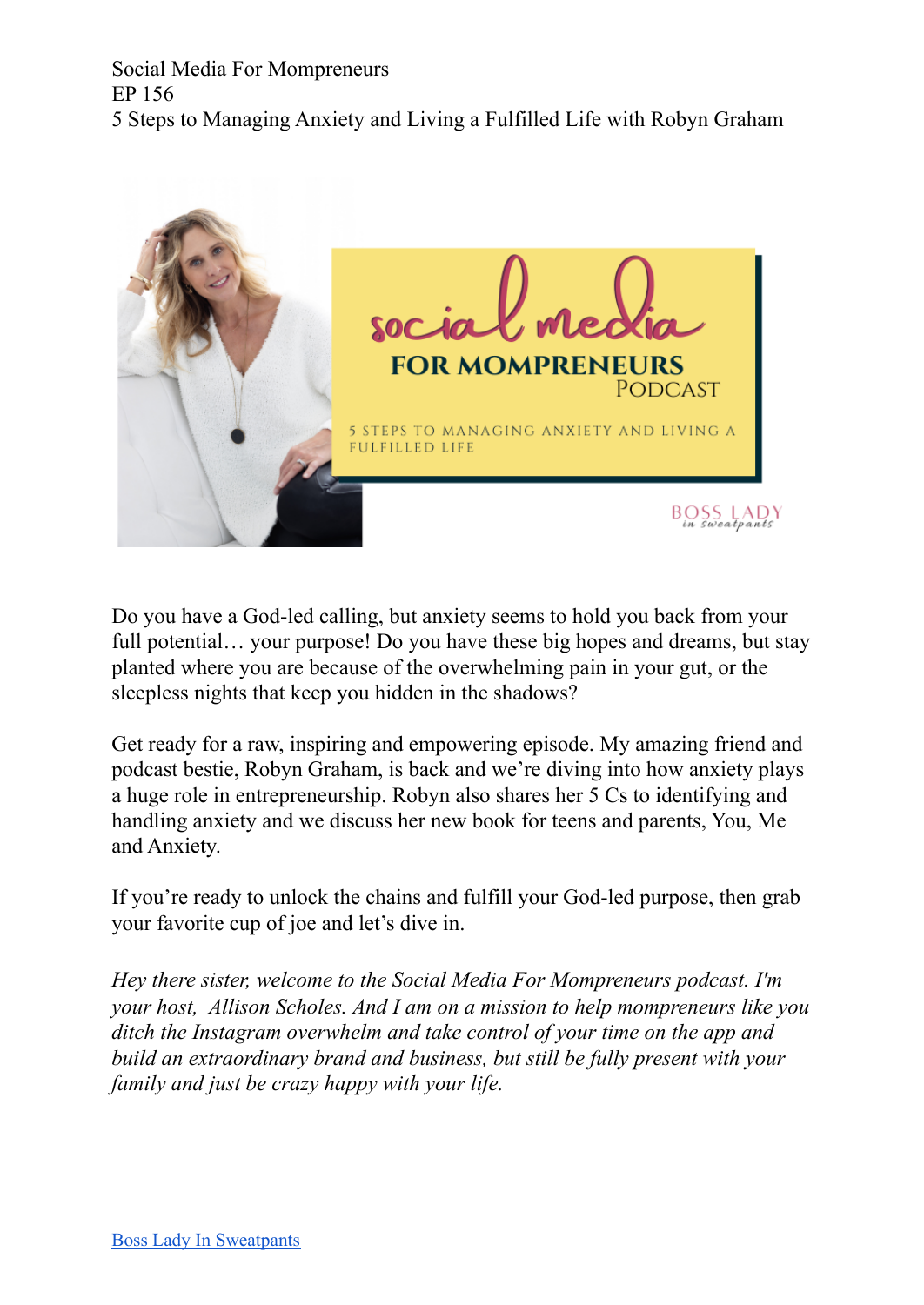*This show is filled with Instagram strategies, marketing hacks, branding, and business tips with a side of cof ee and Jesus. If you're ready for some juicy content, you know what to do. Hand your kiddos those tablets, open those juice boxes, grab your cof ee, whiskey, or wine and let's dive in.*

**Allison:** Robin Graham, my branding bestie is back. She is no stranger to this show. I think this is her third or fourth time being on, maybe

**Robyn:** I'm a regular,

**Allison:** You are regular. So using the power of brand strategy, Robin helps women build personal brands and businesses with solid foundations for long-term brand and business success.

She has been a huge inspiration in my business. So welcome back Robin.

**Robyn:** Thank you. Alison, it's always an honor to be here with you and I just cherish you and all of the amazing things that you're putting out into the world. So thank you.

**Allison:** Oh, thank you. And right back at you, and it's just so fun chatting with you.

I think we spent maybe 20 to 25 minutes just chatting before we hit record for this episode. So we just have a great time together, but I'm really excited to dive into our topic today. So it goes without saying that entrepreneurship, it's hard and we both know that.

There are so many emotions that go along with entrepreneurship. And I think anxiety is a big one. And I think it's safe to say that everyone has experienced anxiety in their life and even their business. So Robin, how has anxiety impacted your life and your business.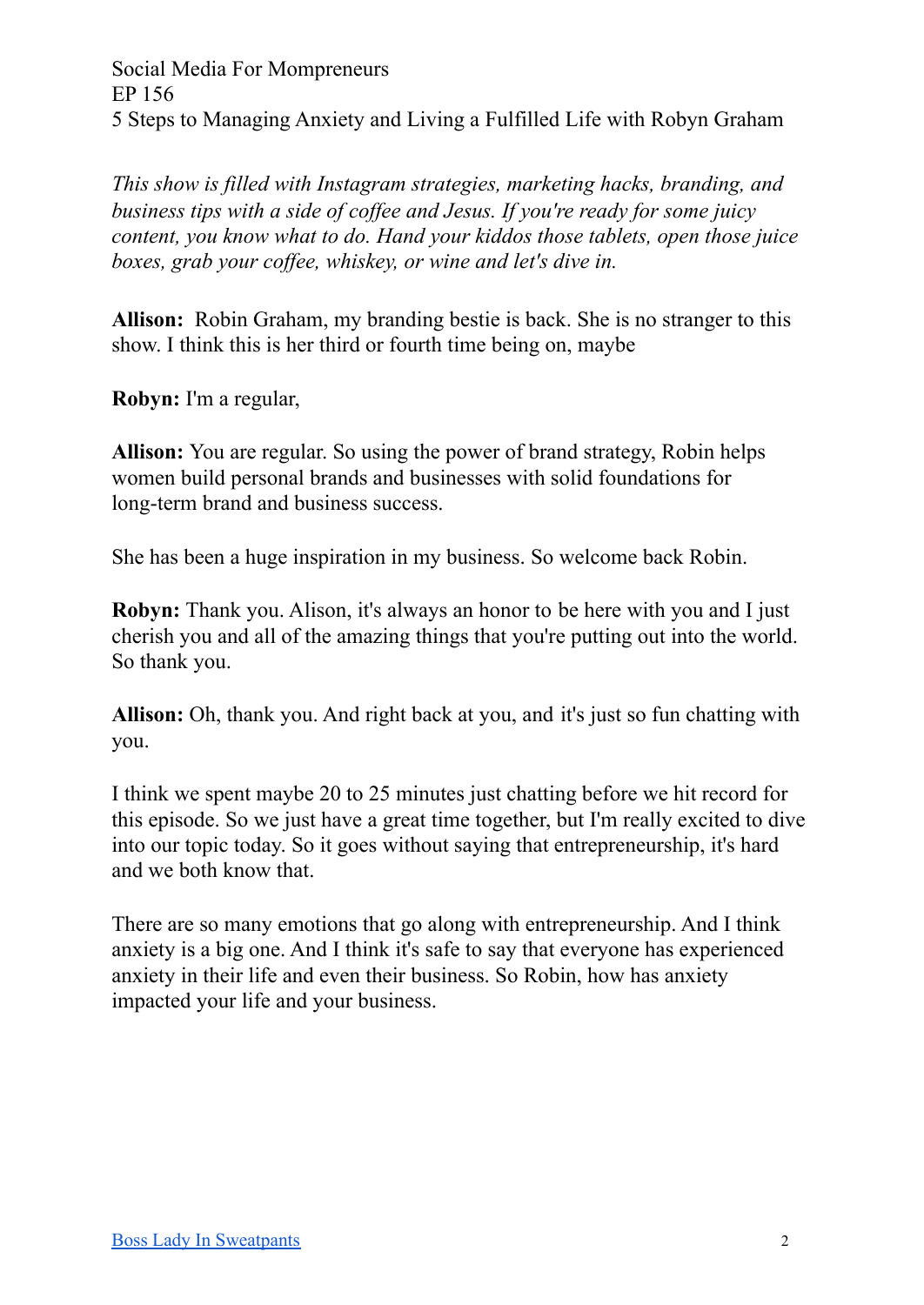**Robyn:** Oh, Alison, I don't even know where to begin with that question. I had anxiety as a child, so anxiety has just consistently built for me over the years and I had to learn to navigate it.

And I, some people say, oh, you can totally overcome anxiety. I'm not sure that that's actually the case. I think that we learn skills, techniques, change our habits and we discover ways to navigate it in a positive way. But I think if you genetically are predisposed to anxiety and then you throw environmental factors on top of that, especially in the era that we're living in right now, where digital marketing is key to all of our businesses, we're exposed to so many things that can make that anxiety bubble up in us.

And I think that it's just a matter of learning to navigate it. And so that, that is where I am, is I've learned strategies. I've learned tools, I've learned techniques that helped me keep myself in a place where if anxiety rises, I can hush it. I can quiet it. I can make it so that I can still move forward and not sit in a place of procrastination or comparisonitis or imposter syndrome.

Because it's holding me back because I'm thinking, what if, what if, or they're doing it better. I can't do that. So trying to quiet those negative thoughts, those negative emotions and feelings that anxiety tends to rise in people.

**Allison:** Did you find that you had to figure out what triggered your anxiety? Do you think that's like the, one of the biggest things that people really need to start understanding is what is triggering it?

**Robyn:** Yes, 100%. In my upcoming book, I actually have a section in the book where I encourage people to write down those triggers. So as you experience those feelings of anxiety and for all of us, anxiety presents in different ways.

For me, anxiety presents in stomach pains. So just in the center of my belly, it, it just feels like I'm sick. Like it's like a burning, it's cramping. It just, and I… and I have learned that. Oh, okay. Somewhere inside me, anxiety is bubbling up and now I need to figure out why.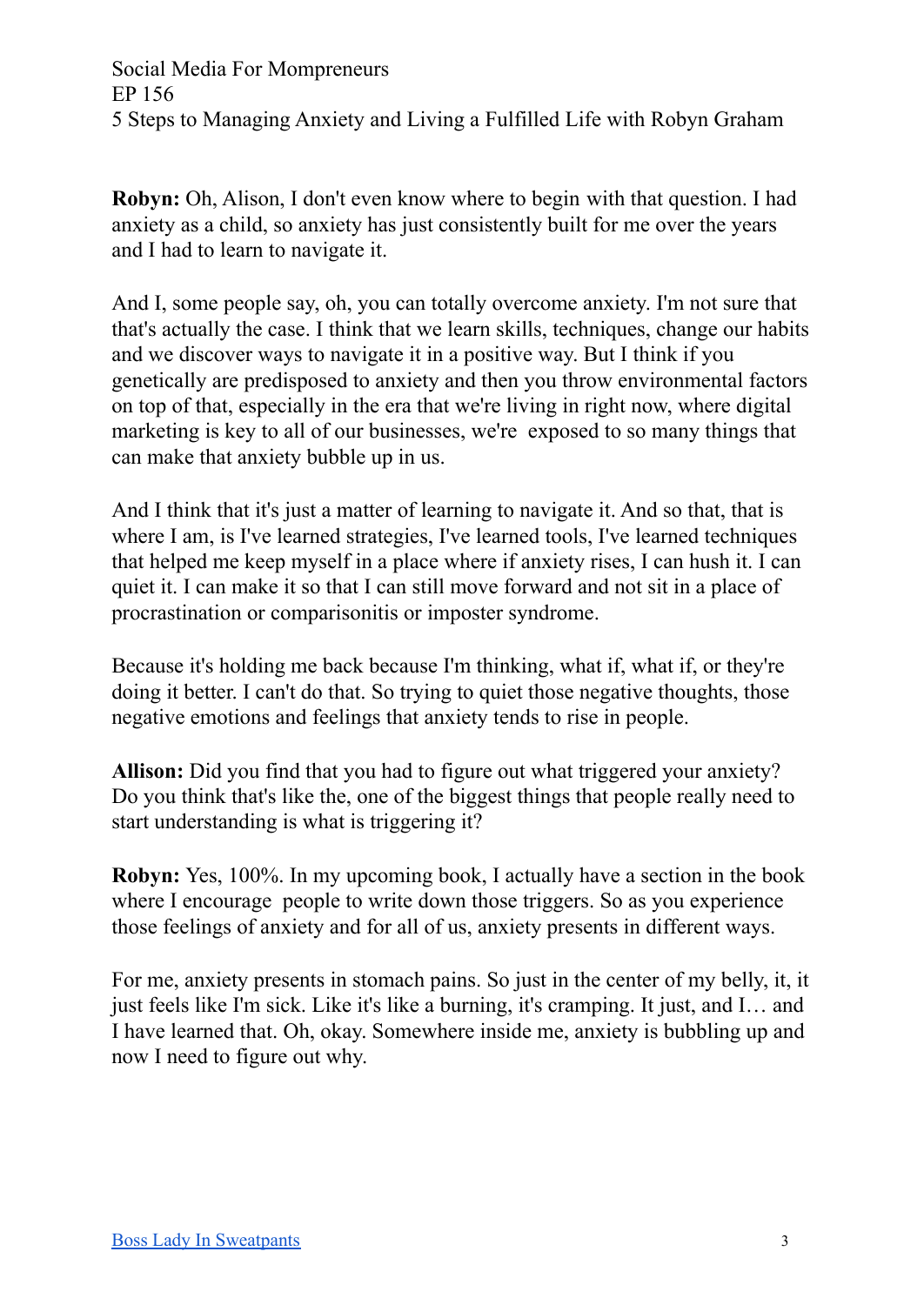**Robyn:** But as you start to recognize, maybe it's sleepless nights, maybe it's headaches, maybe it is stomach pain. It could be trouble breathing. It could be any number of things for any individual. But once you start to recognize what those symptoms are, then you can start focusing on, okay, what triggered that?

And you really have to go back and think, okay, in the past 24 hours, what have I experienced? Who have I talked to? What have I done? And think about what those things are that could have triggered that. Because sometimes the symptoms won't show up immediately when the trigger occurs. Sometimes it happens, you know, a day later or, you know, hours later. So you have to backtrack to see, okay, what has caused this to, or stimulated this experience that I'm feeling. And so when you start to recognize those and writing them down, you can catch them more readily.

**Allison:** Yeah. I actually realized in the last few years, because I would get anxious or have anxiety and what happens to me is my body becomes very rigid. So rigid that my hands cramp up and my fingers actually feel like they're going to break.

And yet I can logically think through the situation, but it's almost like an out of body experience where my body takes over. And it took me a while to figure out what the trigger is. So now knowing what my trigger is, which is if I'm ever in a situation where I feel trapped and my mind starts going and I can't get out of this situation for a period of time, that's what triggers my anxiety.

So I have to know. Yeah. So I have to actually kind of preplan and be like, am I going to be in a situation where I'm going to feel trapped. Or I can't get out of it for an amount of time. I need to plan for that. I need to kind of have, you know, what am I going to do? Who am I going to be with? Is there maybe some CBD I can take to chill me out before I go into that situation?

But it took me a while. Yeah. It took me a while to figure out what that trigger was. And I think that's something that's really important.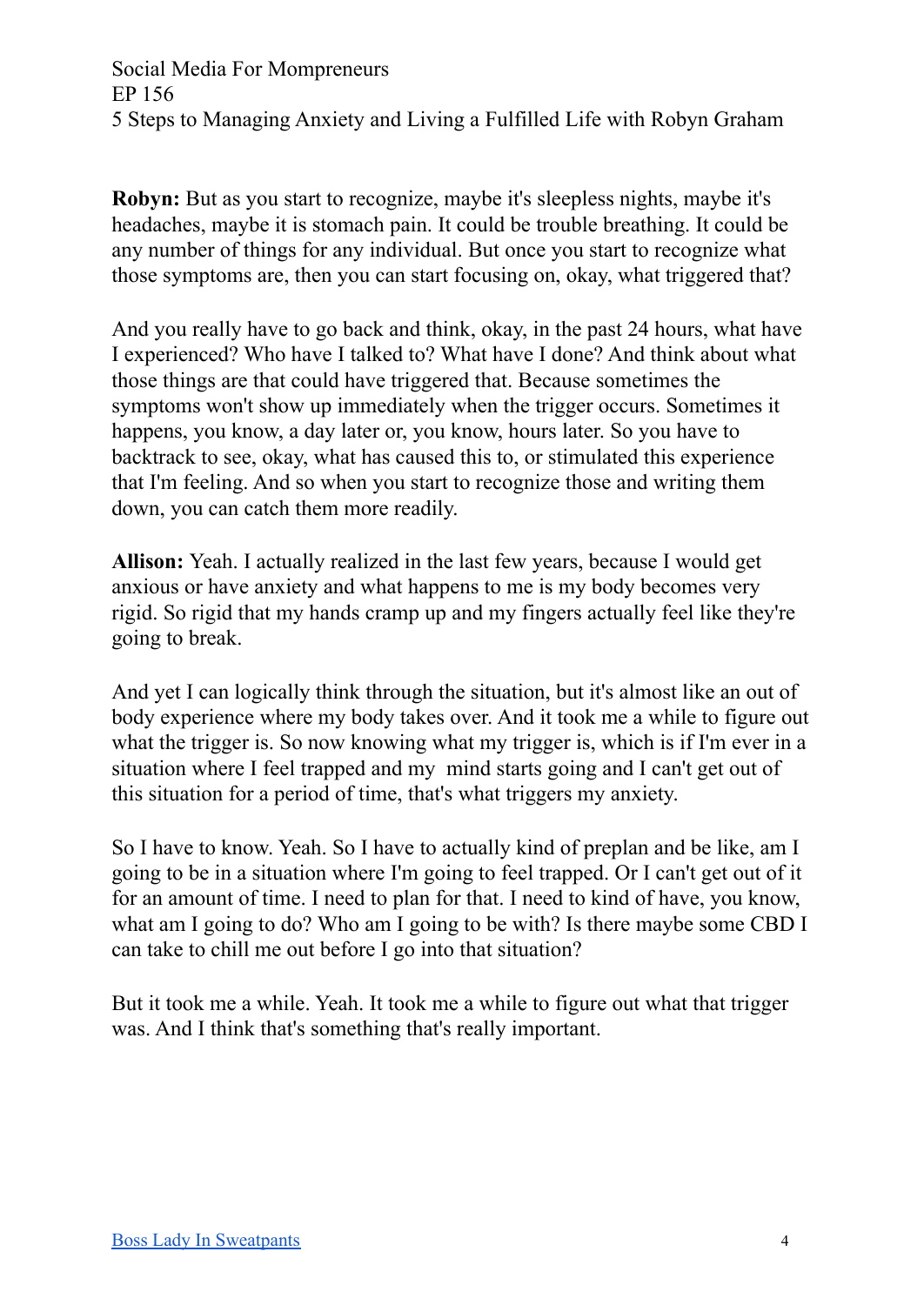**Allison:** Now, today, you're here to share your five Cs to overcoming and dealing with anxiety. So I'm going to let you take the lead Robin. I might pop in with some questions, but I'm going to let you take the floor on this and I'm really excited to learn this.

**Robyn:** Okay. So, um, so I really say, you know, these are the ways that you can navigate anxiety. And my book was written with teen girls in mind. However, there is, there is something for every single human in this book. Like you could literally take this strategy, whether you're a parent, a teen, or an entrepreneur or a person in corporate and don't have children. Um, the, the steps that I recommend can help anyone.

But the first is similar to what we talked about, is to catch those thoughts, catch whatever that is that is swirling around in your mind, that's making you anxious. And we know that our thoughts create our results, so to speak. So as entrepreneurs, if we're thinking anxiously and we're thinking negative thoughts, then we're going to cause negative emotions. And those negative emotions are then going to re…cause us to, probably not take action or take action that is not intentional or effective, but most likely stay in a place of procrastination or paralysis.

So it's really important to catch those thoughts. When we catch those thoughts, then we need to challenge those thoughts. So if you're thinking that...let's just use you as an example because you, cause you brought that up. So if you're, if you're in a position where you're say you're at a dinner party and someone has kind of cornered you and you're having a conversation and you feel like you're trapped in this conversation and can't escape.

Your mind's going to go to, okay, what if I can't get away from this person? What if they ask me a question I can't answer? What if they say something that hurts my feelings. What, what if I miss a drink opportunity? Or what if I miss dinner? Because this person has me trapped in a corner and your mind is spiraling out of control, right?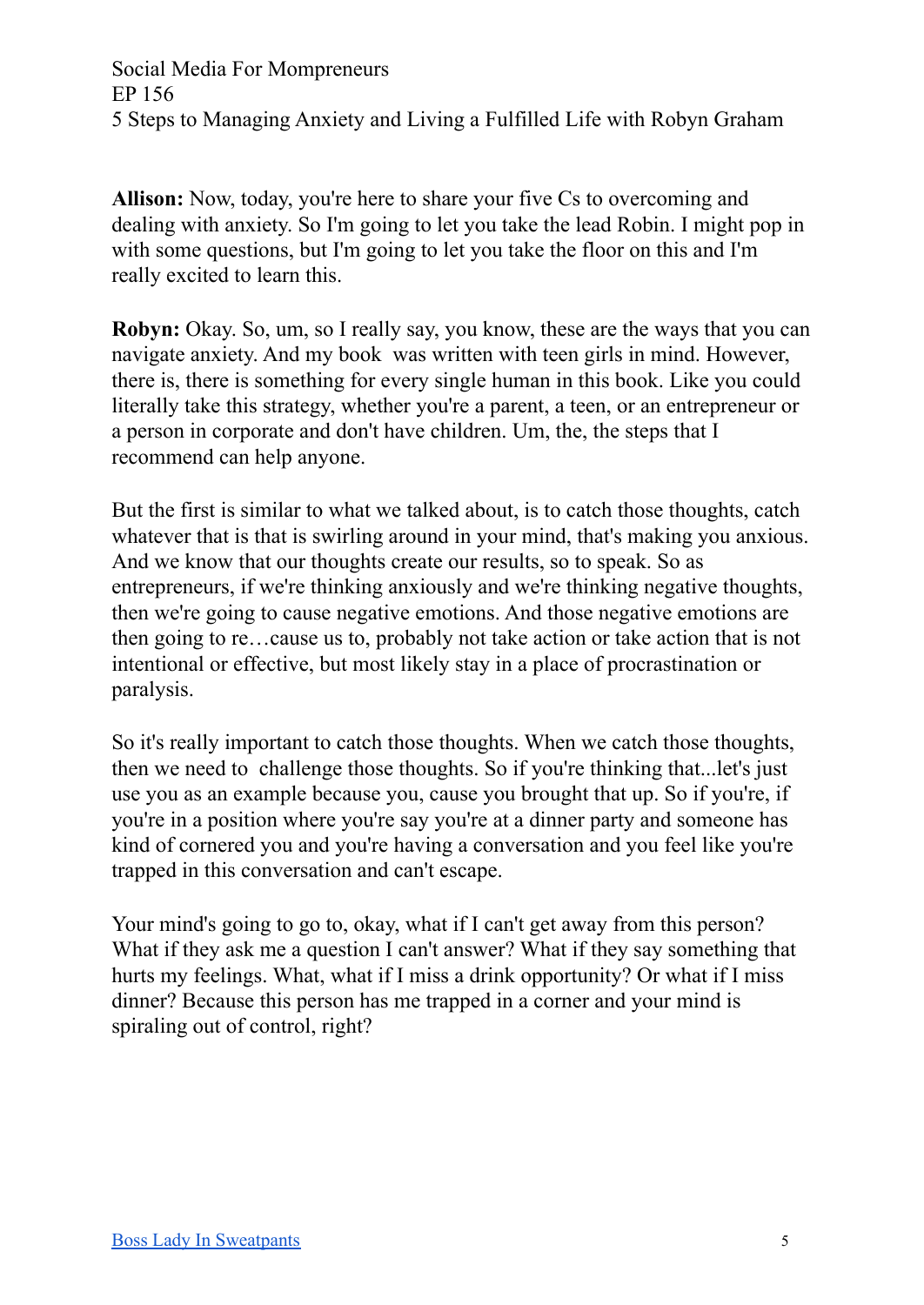**Robyn:** If you can catch those thoughts and challenge them, okay, is this realistic? Can this person really keep me in this corner or will my husband see that I'm trapped in this corner and come to my rescue? Will they really have dinner if I'm not seated at the table, you know? And you start to make the decision to emphasize those thoughts in a way that, are they rational? Like no. And most of the time our anxious thoughts are not rational.

They… one question, one what if leads to another, or one should leads to another. And so it starts to spiral out of control. So if we can catch those thoughts, the first one that comes in, and then discover, is it rational then we can say to our self, No. And we can change that thought. Okay. No, no, Alison, this is not rational. This person cannot trap me in this corner. I, all I have to do is say, excuse me, and I can walk away.

But we have to train our brain to be able to recognize, you know, to catch and then challenge it and then change it. And what I like to say is that the more we do this exercise, and sometimes it takes more than just thinking it in a situation, but then journaling about it after the fact to say, you know, to really map it out and make that mind to paper connection, because there's such a strong connection there that then we can start to control those thoughts. So we don't have them as often because we've trained our brain to catch them before they become an issue for us before we start experiencing those physical symptoms or emotional symptoms.

And then the more we control those thoughts, the more confident we become. So if we are in that situation where there's a possibility of feeling trapped, we can feel confident that we can escape that situation without having the anxiety, without having our hands buckle up in pain or, you know, being rigid or whatever physical symptoms that the person may be experiencing.

**Allison:** So first we need to catch those thoughts, then we need to challenge them, control them, and then that's where the confidence comes in.

**Robyn:** Yeah. So catch, challenge, change, control, and then confidence. Yeah.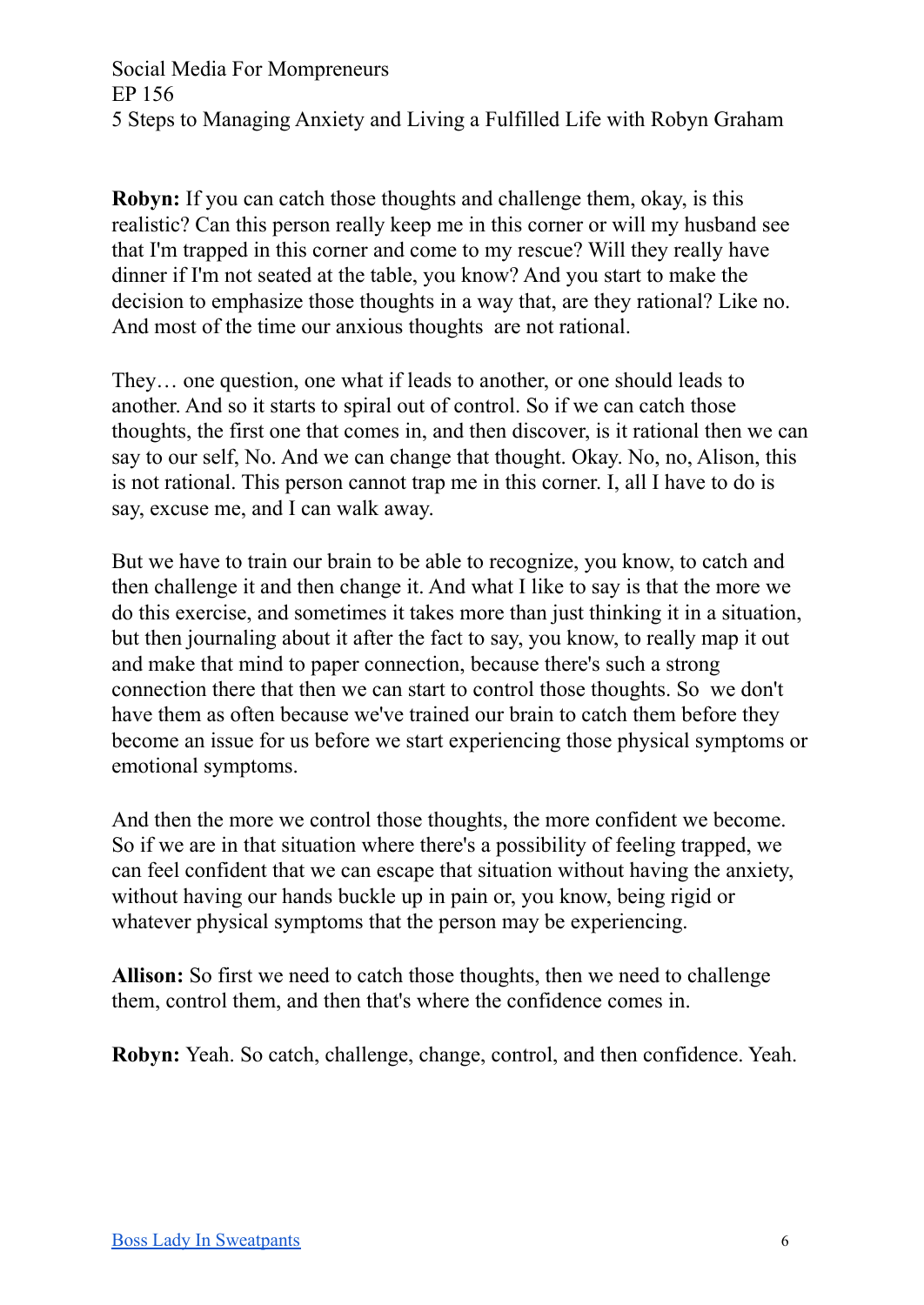**Allison:** I want to go back to the beginning there because it made me think of something when you were, when you were walking us through all the thoughts in our head. I'm wondering, and maybe this is…it can't be just me, but do you think the majority of people when they are in that thought process, why is it that we create the worst case scenarios in our head? Like why do we do that?

**Robyn:** So, so when you think about anxiety, anxiety causes fear. So anytime we're in that state of fear, when you think of, like, the prefrontal lobe of our brain, that's, that's our fight or flight, right. So we're going to immediately go to that place of I've got to escape.

I mean, this goes all the way back to the caveman, you know, we're, we're created to have fear and fear is a positive emotion because it's going to keep you safe. And so when you're anxious about something, you're immediately going to go into that state of fear and think that you have to react to rescue yourself or save yourself.

And then if that fear is saying, well, you can't do that. Or that anxiety is saying, well, you can't do that. Then that fear is just going to keep escalating.

**Allison:** So that's probably why. Yeah. So that's why we're thinking the worst case scenario. So really when we catch those fearful thoughts and we need to challenge them, do you think the way to change those thoughts is to think of fear is really the same feeling as excitement. Like if, when you're fearful, it's almost the same feeling as being excited. If you think about it.

**Robyn:** Yeah. And, and I think every person has a different reaction, but you know, if you think about when, when you get really excited, you get butterflies in your stomach a lot of times. Well, when I'm anxious, I get, it's a feeling it's not quite like butterflies, but it's still my stomach.

Like I, that is where my center of my emotions kind of lies is in my gut. Don't ask me why, but that's what it is. It's been that way since I was six years old. But, so you know, sometimes those emotions can get confused too. Right. Like if your physical symptoms are the same, they can get confused.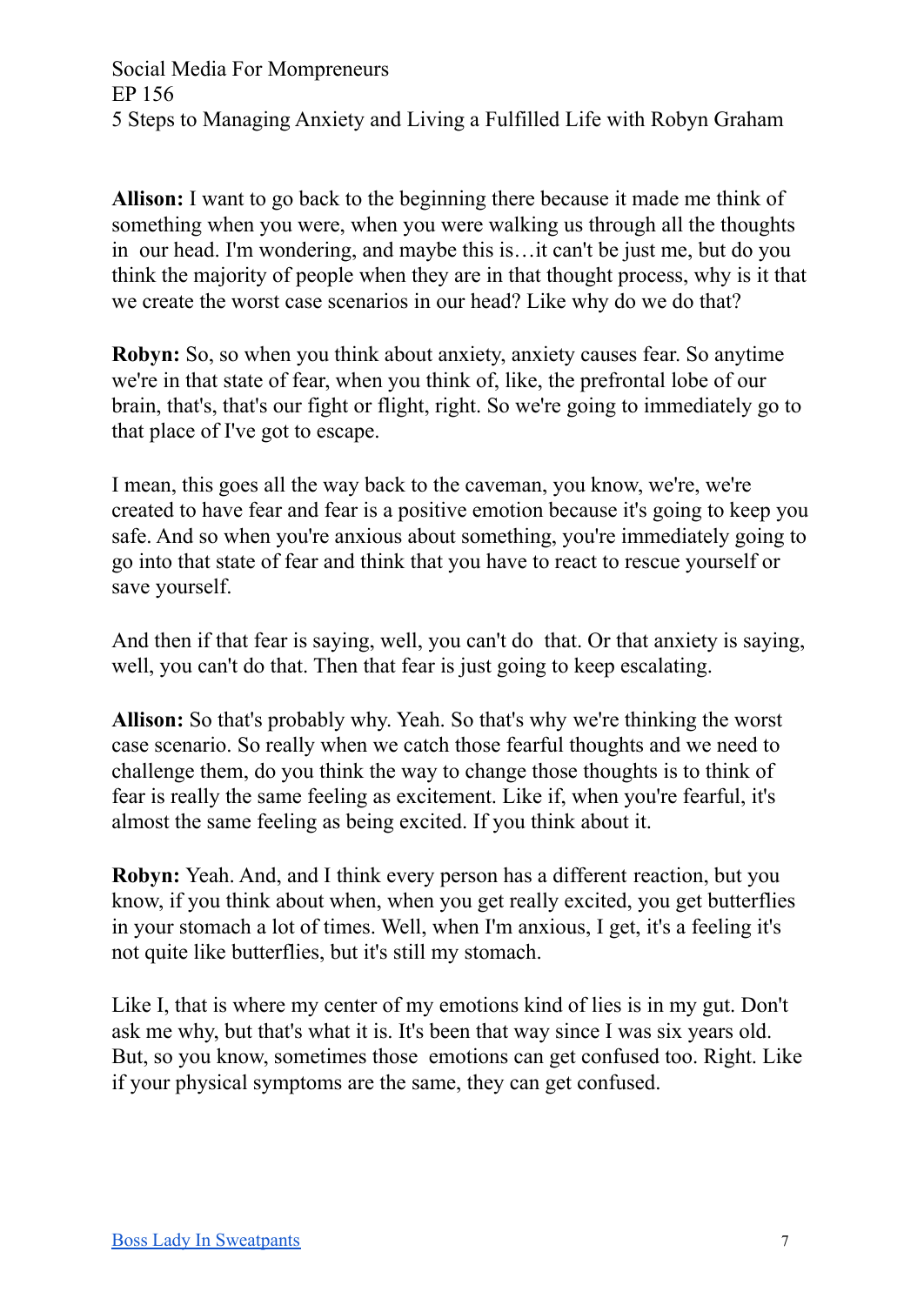**Robyn:** So you really have to, to know your body and then respect what it's telling you. It's that mind, body, soul connection. We're so interwoven. God made us so intricately that it all connects. And, and that's what I think a lot of people miss is that they think they're struggling with headaches, but what is causing those headaches? And, you know, they go to the doctor. Well, there's nothing wrong with you.

Okay. Well, there is clearly something wrong because you're experiencing this, but what is triggering it? And that's when you go back to, okay, I'm having these headaches after I've had such and such an experience or after I've been with someone. Sometimes it's a person that is triggering us, you know, and if it's a negative person, negative emotions, maybe it's a client, maybe it's someone that is on social media that is causing you to feel intimidated or not good enough or imposter syndrome.

You know, all of those things can trigger anxious thoughts, and then that anxiety is going to trigger fear and sometimes anxiety will trigger anger. Sometimes it'll trigger fear, and then, you know, any of those can then result in shame. So it becomes a downward spiral if you don't catch those thoughts sooner than later, and then work to change them.

**Allison:** Oh, that was so good. I love those five CS: catch, challenge, change control, and then confident. And it just sounds so, like, I don't want to say like, duh, but it sounds so logical, but we do get in our own heads and it's hard to stop in that moment.

So what is your advice to someone who, because these last two years has been a real kick in the pants for a lot of people, and there's a lot of people that are really suffering from anxiety and fear and stress, and won't even leave their house. What do you say to someone in those beginning stages of trying to work through these steps?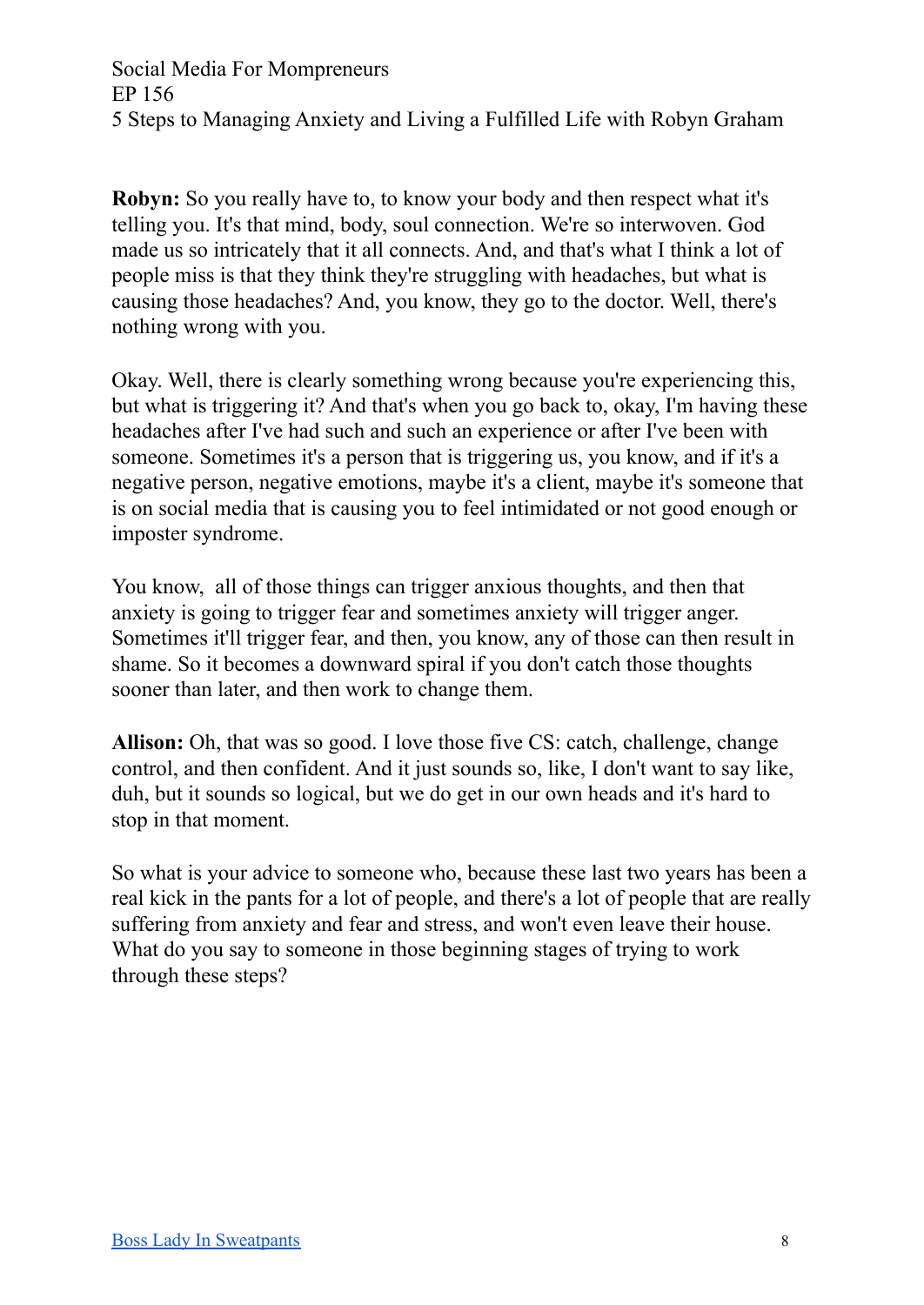**Robyn:** So the very first thing I would say is it's not easy.

Are you thinking about writing a book? I'm thinking about writing a book, but mentally I just put it off until the near future. Most entrepreneurs out there have been thinking about writing a book, but less than 1% of them ever will. Fortunately, I won't be one of them thanks to The Book Writing Blueprint.

The Book Writing Blueprint is everything I need to take my ideas out of my head and begin to structure and write my book using the simple three by three by three system. I even have access to other aspiring authors and bonus modules on author mindset, book, topic, selection, and editing. And you have access to The Book Writing Blueprint. It's time to stop dreaming and procrastinating about your book and start putting pen to paper and publish your book.

With The Book Writing Blueprint, you will gain confidence in your writing, develop your book concept in an outline, and then into writing actual chapters so you can finish a full first draft. And you'll write a book that has the power to change lives and leave a legacy that will travel with you through the years. Visit <http://www.jessibeyerinternational.com/allison> to get started and outline your next bestseller in less than 60 minutes.

**Robyn:** I mean, I, this has taken me years of practice to, to navigate. And you know, it's, you often can't do it yourself. And if you need therapy, there should be no shame in that. We as humans, we're not meant to be alone. We're not meant to do things on our own.

So if you can't afford therapy, you have prayer. You can try self-help books, but unless you're actually taking action on what the self-help book is saying, you're not going to get anywhere. You're not going to make any changes.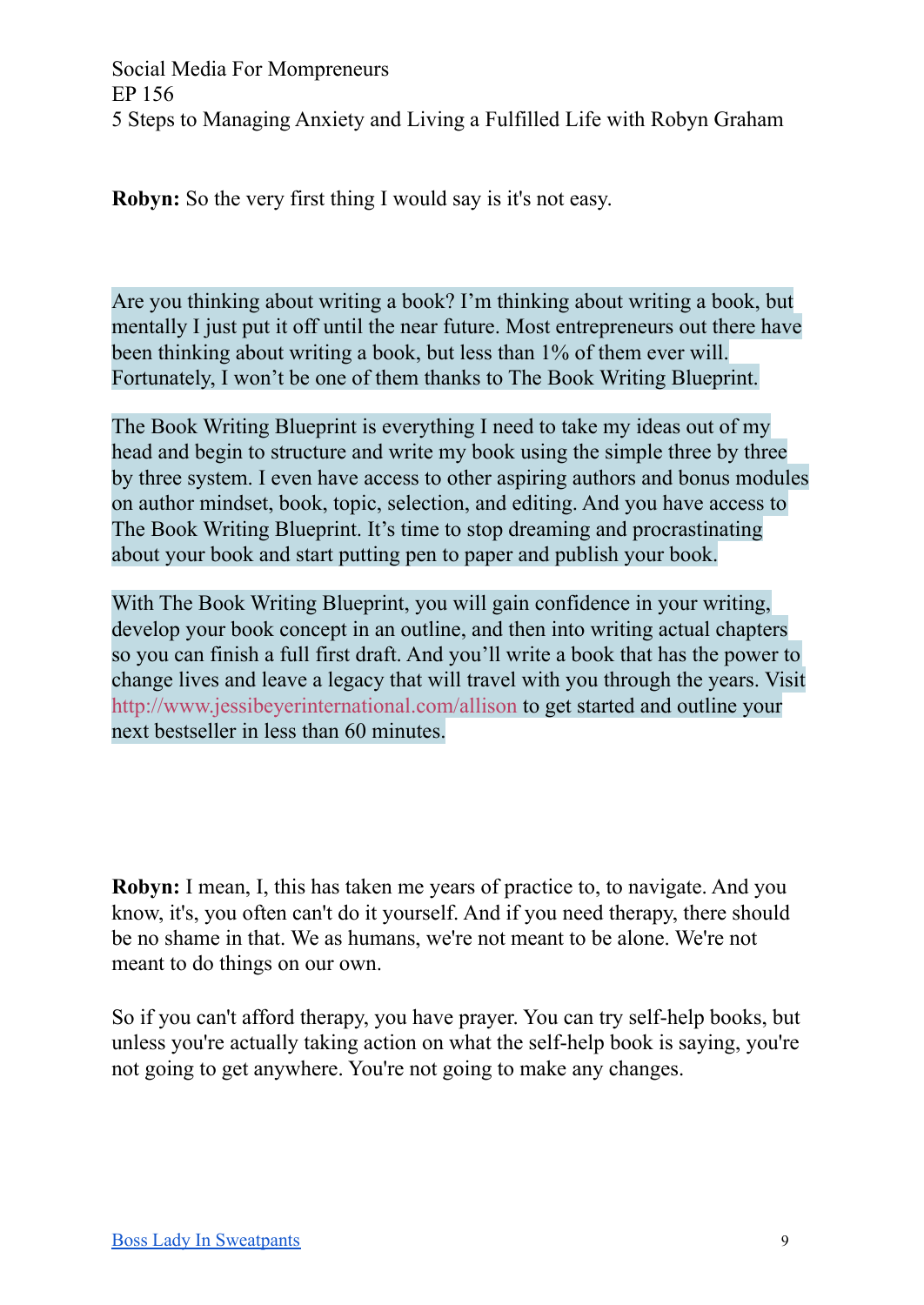**Robyn:** Um, you know, the Bible is very clear that we are not to worry. We're not, you know, and that we can put our trust in God, in all of our anxiety will disappear. So it's very important that if you, if you are a person of faith, tap into that, read the scriptures, create a mantra for yourself, an affirmation that you can just recite every day, all day long, if you need to. Um, you know, ask God to change you make, you into a new person and change your thought by changing your thoughts.

You know, there's so many different things you can do, and sometimes people need medication. The, the scientific data out there is that it takes six months of consistent combination therapy. Therapy with a psychiatrist, psycho psychologist, counselor, whatever, and medication to overcome anxiety and depression.

Now, sometimes that's not available to everyone, but when you think of the fact that with medication and therapy in combination, they say, you need to go for six months in order to change what's happening inside of you. So if you're trying to do this on your own, imagine how much longer that could take.

But the key is action. If you just sit in a place of oh, okay. Yeah. That was a negative thought but you do nothing about it, it's never going to change, Your brain is just going to keep having those same thoughts. You're going to keep experiencing those same reactions every time that trigger comes into play.

So you have a choice. You can move, remove yourself from any known triggers, but sometimes that's not possible. It could be your child's behavior that is causing your anxiety to rise, right? You can't just escape your child if you know it, or it could be your partner, it could be a boss at work. It could be a client. If you're an entrepreneur, you can't always remove yourself from a situation. So you have to learn how to navigate the emotions and the feelings and the thoughts in order to change them.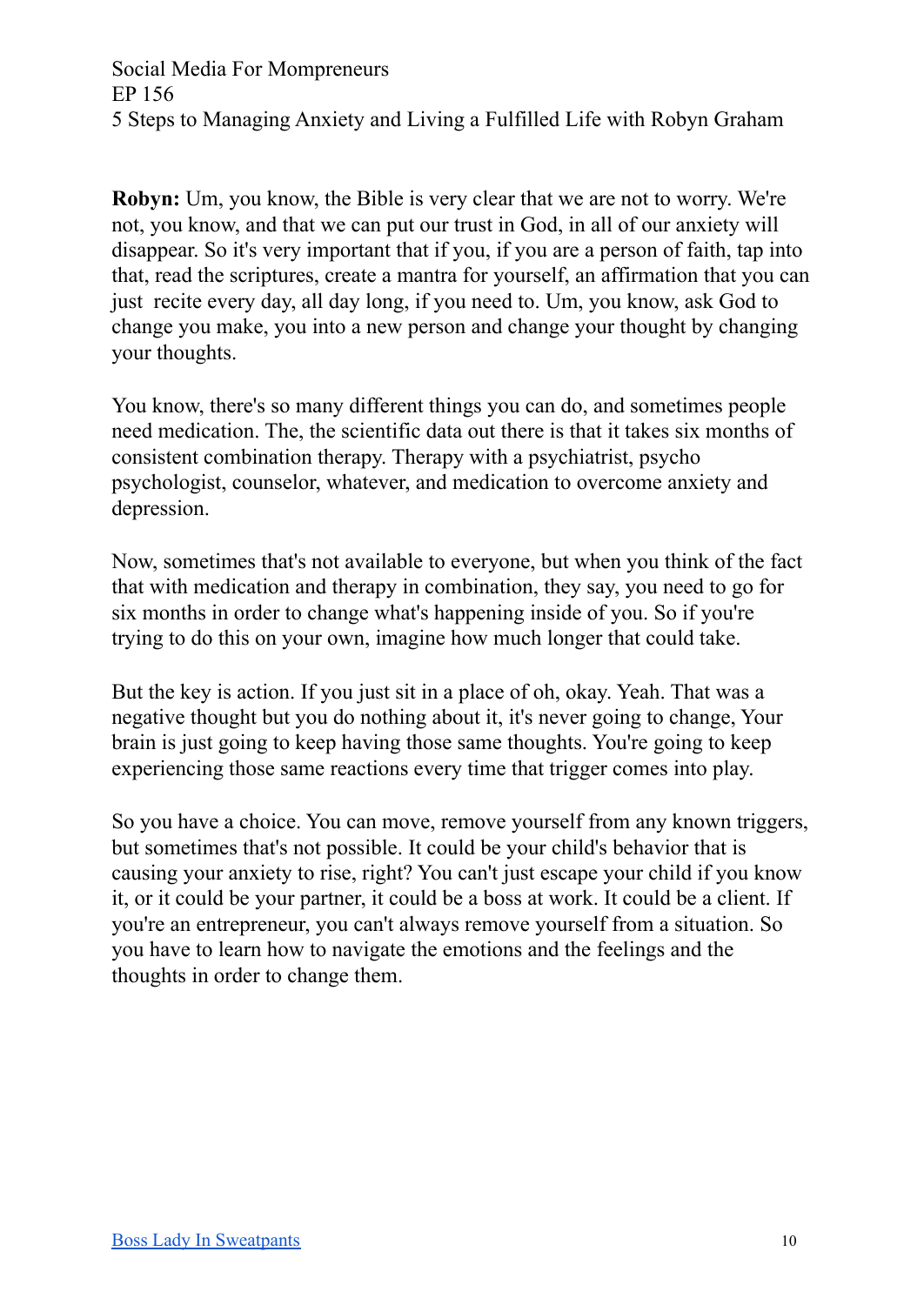**Allison:** And as you were just talking about that, you're so good at this because I think what you were teaching and really just being honest about anxiety, it completely aligns with your message on branding. Because you've been on the show before talking about branding and it just came to the front of my mind.

You really talk about yes it's mindset and yes it's strategy. But the other missing piece is action. And put those three things together, that's when you're going to get the results that you want.

## **Robyn:** Yes.

**Allison:** So that's just like in life. Yeah. You can, like you said, you can read all the self-help books and do all the mindset work and then highlight all the strategies. But if you don't take action and get the help and do the daily work, you're going to be right where you were on day one.

**Robyn:** 100%, 100%. And you know, I see it in my clients all the time, you know, where they'll… they have a task and, you know, I've assigned them different things, different activities to do before we meet the following week and something completely blocks them up and they just cannot move past it.

And so, you know, if you can't navigate first, the mindset and then employ a strategy, then you're not going to be able to take action. But you can't have mindset and strategy and not take action. You can't have mindset and action without a strategy because you're not going to be taking intentional action that's going to move you forward.

And dealing with anxiety, living with anxiety is just like that. If you're in a situation, and I love the example you gave, you know, feeling trapped. So you have to have a strategy to remove yourself from that situation. So if you know, there's a possibility that, like you said, you plan ahead.if you know that there is a possibility you're going to be in a certain situation where you're going to be with a certain person, you have to be prepared to then take action to remove yourself from that situation. And that starts with that strategy. Thinking ahead, planning ahead, knowing what, what steps you need to take to then take that intentional action to remove yourself.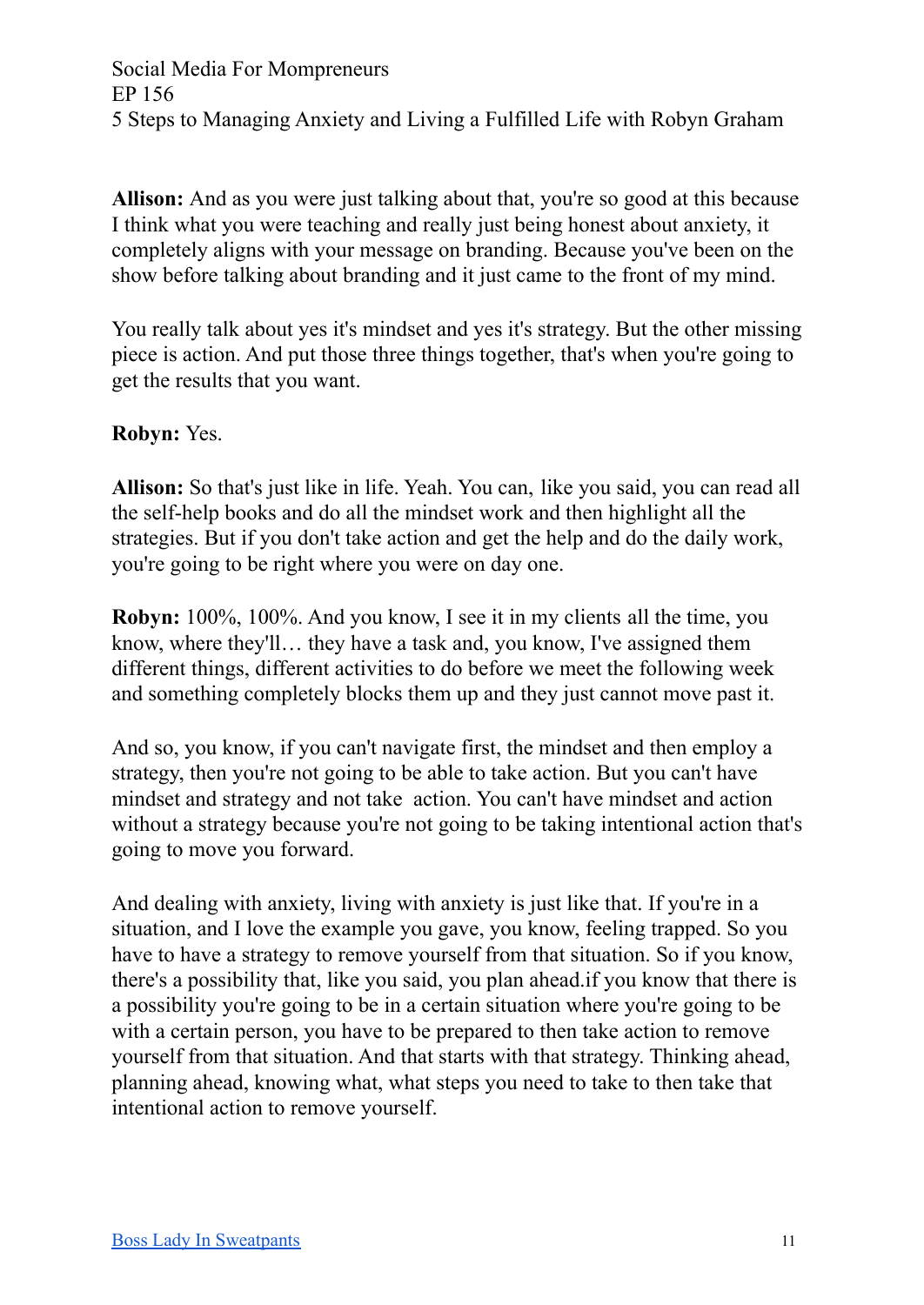**Allison:** Ah, so good. Now you've teased a little bit about your, your book called You, Me, and Anxiety. I want to know. Tell us more about the book and then what led you to write this book? You wrote it with the focus on teenage girls, even though really it could be applied to anybody. So can you go a little deeper on that?

**Robyn:** I can. So as you know, photography has been a passion for me my entire life, and I was a professional photographer in between my pharmacy days and what I'm doing now. And I've always had anxiety since I was a little girl from the age of six on. And my son actually experienced severe anxiety as well from the time, like, I don't know, sixth grade to ninth grade ish.

And so watching him navigate or helping him navigate his anxiety really taught me about navigating my own. I really hadn't done the work that was necessary. I hadn't done any of this until he experienced it. And that caused me, forced me to really evaluate myself too. And it changed how I parented. It changed my relationship with my husband, with my sisters, with my mother, with everything that I did in life.

So originally I thought, you know, I've had all these experiences, I can help other people. And so I thought I would create a photo book of teen girls with anxiety and I chose girls because I had the mind of a teenage girl at one point in time with anxiety. And I needed to tell my story versus my son's story.

And so I decided I was going to photograph teen girls and I would tell the story of anxiety through pictures. So if someone went to a therapist, but they could not verbalize what they were feeling or experiencing, the therapist could say, can you page through this book and point to the pictures that show how you feel.

So maybe it was someone who, you know, it was like this, for example, The one girl that posed for me, she like was wearing, they were all black and white. They were very powerful images, but she was like laying on her side and she had her arm like up against a black back drop. And it was that, that concept of, I can't get out of bed, like I just need tide.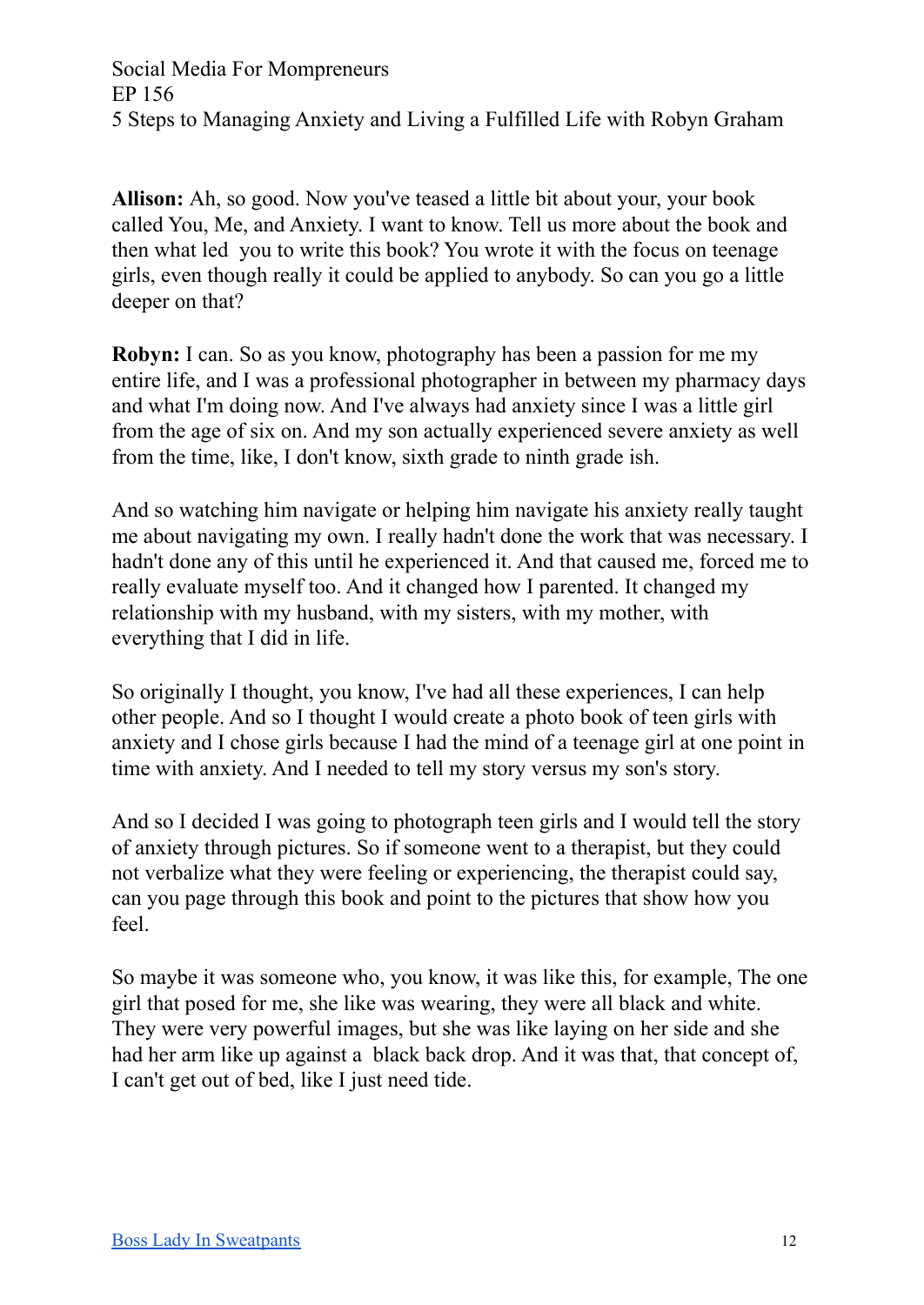**Robyn:** And so, you know, showing that image to someone. How does that make you feel? What thoughts go through your head? So to help them verbalize what they were experiencing, but it was very hard to get models, as you can imagine, it's a very, very vulnerable to share your story with anxiety, because especially as a teen, you think that you're different.

You think you're odd, you're not necessarily accepted. And so, and you can't handle certain social situations. And so, you know, depending on the individual. Creates a lot of vulnerability.

So a lot of therapists that I was crazy. Cause I wasn't a therapist. Now, mind you, I have a doctorate in pharmacy. I had done a ton of writing and studying in psychology over the year or so. It's not like I was foreign to this, but for whatever reason, it was a challenge that I decided this is not, this is an uphill battle. And I think that if I tell my story, I could make a bigger impact. And so I decided to tell my story, but I sat on it for a long time.

And I think you interviewed Debbie Keven on your show. I remember listening to the episode, so I just happened to meet her through a virtual networking type experience and we had a coffee chat and I was like, so I just want to ask you about your publishing. And I said, I've had this book on my heart and I told her about my book and she started to cry and I started to cry because she had had an experience with anxiety with one of her children and our stories were so similar and so aligned in terms of the parenting experiences we've had.

And she's like, you have to tell this story. So I hired her to help me publish my book. So she's edited it published in she's the one publishing it.

So meeting her, it was a year, it'll be a year ago, March 3rd, that, um, I signed my contract with her, but that really pushed me into going through with this. I had already written the first draft. So. The experience led to, was me having to dive really, really deep into a lot of dark places that I didn't want to revisit.